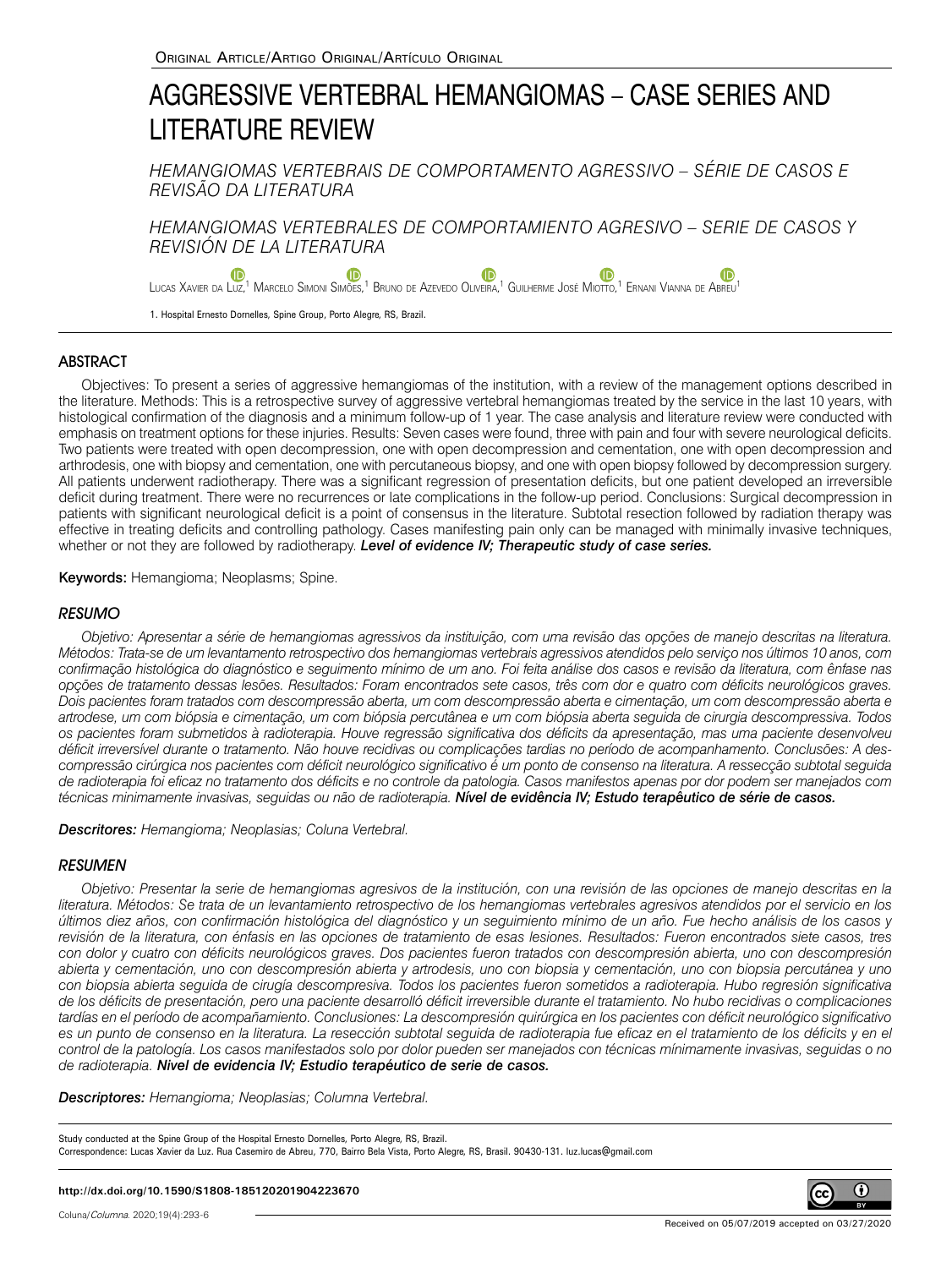294

# **INTRODUCTION**

Vertebral hemangiomas are quite common and usually behave in an extremely benign manner, without causing any kind of symptom. On rare occasions these tumors behave aggressively, causing problems ranging from pain to the development of instability and serious neurological deficits.<sup>1,2</sup> As the number of these cases is very low, studies are based on small series and are insufficient to generate an ideal therapeutic approach or build consensus, there being a highly heterogeneous set of recommended conducts and treatment philosophies, ranging from alcoholization to en bloc resection of the tumor. This study describes a case series of hemangiomas with aggressive behavior with a brief review of the literature focused on options for managing the pathology according to its clinical presentation.

## **METHODS**

A retrospective survey of cases of aggressive vertebral hemangiomas treated at the service over the last 10 years, with a minimum follow-up of one year and histological confirmation of the diagnosis, was conducted. Only symptomatic tumors with extraosseous extension or significant bulging of the bone were defined as aggressive vertebral hemangiomas.<sup>1</sup> The patient signed the Informed Consent Form. Imaging studies and medical records were reviewed, with demographic, clinical presentation, treatment, complications, need for reintervention, X-ray use, and clinical improvement data being noted.

# RESULTS

Seven cases were located, six of them females and one male, ranging in age from 38 to 70 years (mean of 51 years). Three patients only complained of pain in the first consultation, one who had a sacral lesion and developed serious neurological deficit (saddle anesthesia and loss of sphincter control) during treatment, following a surgical biopsy. The other four patients were diagnosed because of the appearance of neurological deficit. They had lesions of the dorsal spine with very important medullary compressions from the growth of the tumor into the spinal canal, without pathological fracture or significant instability (SINS 6 or less).<sup>2</sup>

In the three cases that presented pain, the histological diagnosis was prioritized with the intention of referral to radiotherapy. In one of them there was a lesion typical of hemangioma that occupied the entire vertebral body and caused bulging of the cortex, without presenting an exophytic component. A percutaneous biopsy and kyphoplasty were performed in the same surgical time. In another, there was a lesion suggestive of a hemangioma with exophytic soft tissue components in the canal, without significant neural compression and the option to perform only a confirmatory biopsy was chosen. In both cases, radiotherapy was performed after the biopsy results and both progressed with complete resolution of the complaints and without recurrence in one year. The third case was

an insufflating sacral lesion, previously biopsied at another service with negative results for a tumor, that underwent an open sacral biopsy. Following the biopsy surgery, the patient developed saddle anesthesia and loss of sphincter control, which had not improved after 7 days of observation. A decision was made to perform decompression of the cauda equina followed by radiotherapy, but the deficits remained after treatment and the patient also developed bilateral radiculopathy in S1, with no evidence of tumor growth in the imaging examinations.

In the cases that presented neurological deficit, the conduct was urgent decompression surgery since all of them had severe and rapidly progressing paraparesis. Preoperative particle embolization was performed in only one patient transferred from another service, where the surgery was aborted due to bleeding during the initial phase of the laminectomy. In this case, the hemangioma remaining after decompression occupied the entire vertebral body and an open vertebroplasty was performed during the same surgical time. In the other cases, resection of the exophytic components of the tumor without prior embolization was performed, there being no major issues with bleeding. In one of these cases, posterior arthrodesis was performed, as the affected vertebra was at the apex of a kyphotic curve and there was fear that the deformity might worsen following the laminectomy. One of these patients developed paraparesis in the 30th week of pregnancy and was operated in the 36th week due to the rapid progression of the deficit. All the patients were forwarded for postoperative radiotherapy. All four patients who presented neurological deficits had important neurological improvement and returned to their habitual activities within one year following surgery. The patient who developed cauda equina syndrome after the biopsy showed no neurological improvement. There were no cases of clinical recurrence, post-treatment instability, or growth of the lesion in the imaging examinations, with a minimum follow-up of 1 year (mean of 27 months). The cases are summarized in Table 1.

# **DISCUSSION**

Hemangiomas are extremely common vertebral tumors that behave in a very benign manner, but that, in approximately 0.9% to 1.2% of cases can cause symptoms that range from pain to serious neurological lesions.<sup>3-7</sup>

Pregnancy is a known risk factor for the development of aggressive behavior in hemangiomas. In addition to hormonal factors that can contribute to tumor growth, increased abdominal pressure causes congestion of the vertebral venous plexus, with hemodynamic repercussions in preexisting hemangiomas. This is the most common benign spinal tumor in pregnant women, especially in the 3rd trimester and in high thoracic levels.<sup>8</sup>

Hemangiomas usually appear in magnetic resonance as vertebral body lesions with a thick trabecular aspect and a hypersignal in T2. In computed tomography the appearance of a hive or polka

|                | Sex and<br>age | Level of<br>the lesion | Neural<br>compression | Exophytic<br>component | Neurological<br>deficit | <b>Surgical</b><br>technique      | Post-<br><b>Operative</b><br>complications             | Need for<br>reintervention | Post-operative<br>radiotherapy | Neurological<br>improvement |
|----------------|----------------|------------------------|-----------------------|------------------------|-------------------------|-----------------------------------|--------------------------------------------------------|----------------------------|--------------------------------|-----------------------------|
|                | $F - 67$       | L1                     | <b>No</b>             | Yes                    | <b>No</b>               | Percutaneous<br>Biopsy            | <b>No</b>                                              | <b>No</b>                  | Yes                            | Not applicable              |
| 2              | $M - 41$       | T <sub>9</sub>         | Yes                   | Yes                    | Yes                     | Open<br>decompression             | <b>No</b>                                              | <b>No</b>                  | Yes                            | Yes                         |
| $\mathcal{S}$  | $F - 40$       | T <sub>5</sub>         | <b>No</b>             | <b>No</b>              | <b>No</b>               | $Biopsv +$<br>kyphoplasty         | <b>No</b>                                              | <b>No</b>                  | Yes                            | Not applicable              |
| $\overline{4}$ | $F - 70$       | T <sub>6</sub>         | Yes                   | Yes                    | Yes                     | Decompression +<br>vertebroplasty | <b>No</b>                                              | <b>No</b>                  | Yes                            | Yes                         |
| 5              | $F - 61$       | <b>T4</b>              | Yes                   | Yes                    | Yes                     | Decompression +<br>arthrodesis    | <b>No</b>                                              | <b>No</b>                  | Yes                            | Yes                         |
| 6              | $F - 40$       | T <sub>3</sub>         | Yes                   | Yes                    | Yes                     | Open<br>Decompression             | <b>No</b>                                              | <b>No</b>                  | Yes                            | Yes                         |
|                | $F - 38$       | $S2-S3$                | Yes                   | Yes                    | <b>No</b>               | Open biopsy                       | Saddle anesthesial<br>and loss of<br>sphincter control | Wide<br>decompression      | Yes                            | <b>No</b>                   |

Table 1. Series of patients with aggressive hemangioma.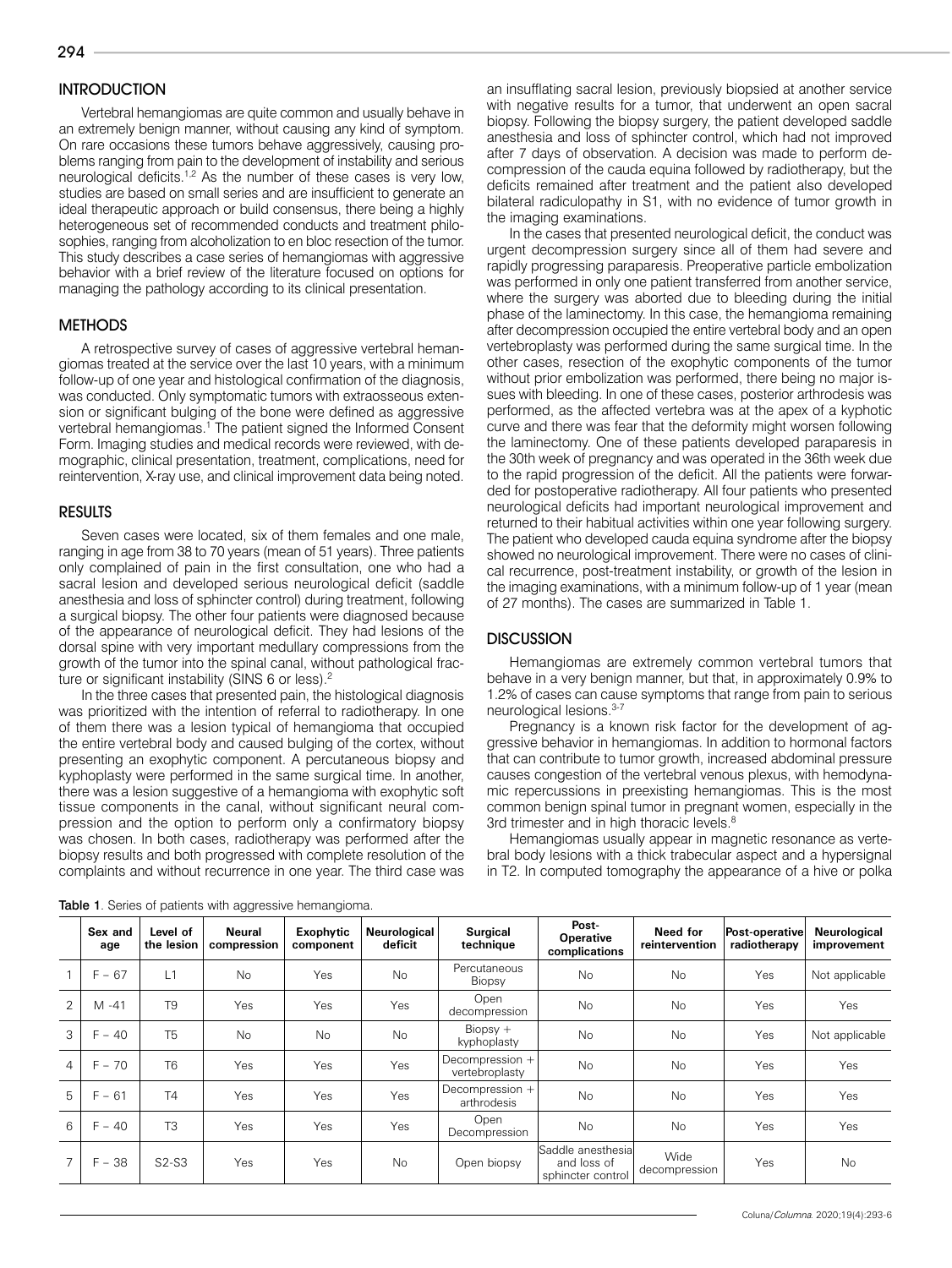dots in the axial images and a striated aspect in reconstruction are typical.6 Aggressive hemangiomas tend to evolve entirely in the vertebral body, extend to the posterior elements, and present an irregular aspect with lytic areas, in addition to vertebral bulging or an exophytic soft tissue component.3

There is no consensus about the ideal form of treatment, since they are rare tumors and all the studies are made up of small series. The management options basically involve radiotherapy, alcoholization, percutaneous cementation, and resection, used alone or in different combinations.

Radiotherapy has been used since 1930 and has been proven effective in the control of pain symptoms and less severe and slowly evolving neurological deficits since the 1950s. The effect of radiotherapy on hemangiomas is dose dependent and there are several possible treatment regimens, although the most recommended dose today is 40 Gy.<sup>9</sup> Permanent improvement is reported in 77 to 100% of cases of pain and at least 60% of neurological deficits. Control of the tumor in terms of progression or recurrence is obtained in practically 100% of cases. As the response to treatment is slow, radiotherapy is not indicated as the primary treatment in cases of important neural compression or major neurological deficit.10 The radiological aspect of the vertebra in the imaging examinations does not change after radiotherapy, suggesting that radiation is effective in controlling pathological vascular tissue, but has no demonstrable effect on bone tissue, such that radiotherapy should not be used in the treatment of compressions from bulging or bone hypertrophy.11

Some authors question the use of isolated radiotherapy due to the potential for instability secondary to tumor necrosis, proposing combining its use with cementation techniques, such as vertebroplasty or kyphoplasty. 11 Methacrylate injection increases vertebral body resistance, but the truth is that compressive fracture from aggressive hemangiomas are isolated cases<sup>12</sup> within a pathology that is already quite rare. The use of cementation in lesions with epidural invasion is controversial. While some authors report reduction of the exophytic components after cementation of the vertebral body, most contraindicate the procedure, considering that the gain in resistance does not compensate for the risk of extravasation.<sup>13</sup>

Vertebroplasty has been mostly used as an alternative to radiotherapy, functioning as primary treatment for aggressive hemangiomas without neurological deficits, especially in non-exophytic lesions with massive compromise of the vertebral body. It can also be used for structural reinforcement in cases of hemangiomas treated with surgical resection.

Ablation with ethanol is another alternative to radiotherapy, with 93% good results in a series of 14 patients, including those with neurological déficits,14 but some authors mention a greater risk of vertebral collapse from necrosis and advocate the concomitant use of cementation. Because its efficacy is equivalent to that of other treatments and there are reports of significant complications, such as osteonecrosis, neurological deterioration, or medullary lesion, alcoholization has been relegated to the second level in most protocols.<sup>4</sup>

Several authors report good results using direct or endovascular embolization as a standalone treatment, $15,16$  even in cases with significant neurological deficit, but there are also series that failed to demonstrate improvement with this procedure. Embolization is more often used as a preoperative measure in resection surgeries, with the benefit of a statistically confirmed reduction in transoperative bleeding.17 It does involve risks and it is contraindicated when tumor afferents are in close proximity to the Adamkiewicz artery.<sup>18</sup>

Surgical decompression is accepted as a standard treatment for lesions causing neural compression, but the degree of resection necessary and the need for prior embolization are still open for discussion.<sup>19</sup>

Complete tumor exeresis is noted for low recurrence without the need for radiotherapy,<sup>20</sup> while partial resection without postoperative radiotherapy has a recurrence of 30 to 50%. On the other hand, complete resection implies more aggressive surgeries, greater bleeding, the need for instrumentation, and greater morbidity, for the treatment of a histologically benign lesion that has an extremely low rate recurrence after radiotherapy.<sup>21</sup>

Some authors, such as Ogawa et al.<sup>22</sup> advocate preoperative embolization followed by en bloc resection in order to prevent recurrence, however, in their series of 5 cases, the mean surgical time was 10 hours with bleeding of 2400 ml and a complication rate close to 36%.

Most authors agree with the use of minimally invasive techniques, such as alcoholization, cementation, or radiotherapy in lesions that do not cause deficit, and subtotal resection followed by radiotherapy in lesions with neurological deficit or neural compression. Although surgery for a post-radiation relapse may be more complex,21 the degree of tumor recurrence is extremely low and radical surgery is considered quite aggressive as the primary treatment for a non-malignant tumor.

Based on their experience with 16 cases, Cloran et al.,<sup>23</sup> proposed a treatment algorithm, considering mainly the clinical condition of the patient, in which less invasive procedures are used in cases without neurological deficit and in patients not in good condition for surgery, with surgical resection being used in cases of neurological deficit. (Figure 1)

Several management options centered on the clinical presentation were used in our cases. In the patients with significant neurological deficit, surgical decompression is a point of consensus among the authors. Subtotal resection seems to us to be the most logical and safe surgical option. Radiotherapy was performed after histological confirmation in all cases, since its high effectiveness in terms of tumor control and recurrence prevention is another point of consensus.22 Although several articles mention the risk of necrosis, fracture, or instability following radiotherapy, none of the series presents cases where this actually occurred and, although we had performed cementations to strengthen the vertebra in some cases, it is possible that radiotherapy alone would have been sufficient to treat these patients. Pathological fracture seems to be quite rare among aggressive hemangiomas and the clearest indications for stabilization are postoperative iatrogenic instability and tumors with SINS above six points.<sup>2</sup>



Figure 1. Treatment algorithm considering the clinical condition (Cloran et al.<sup>23</sup>)